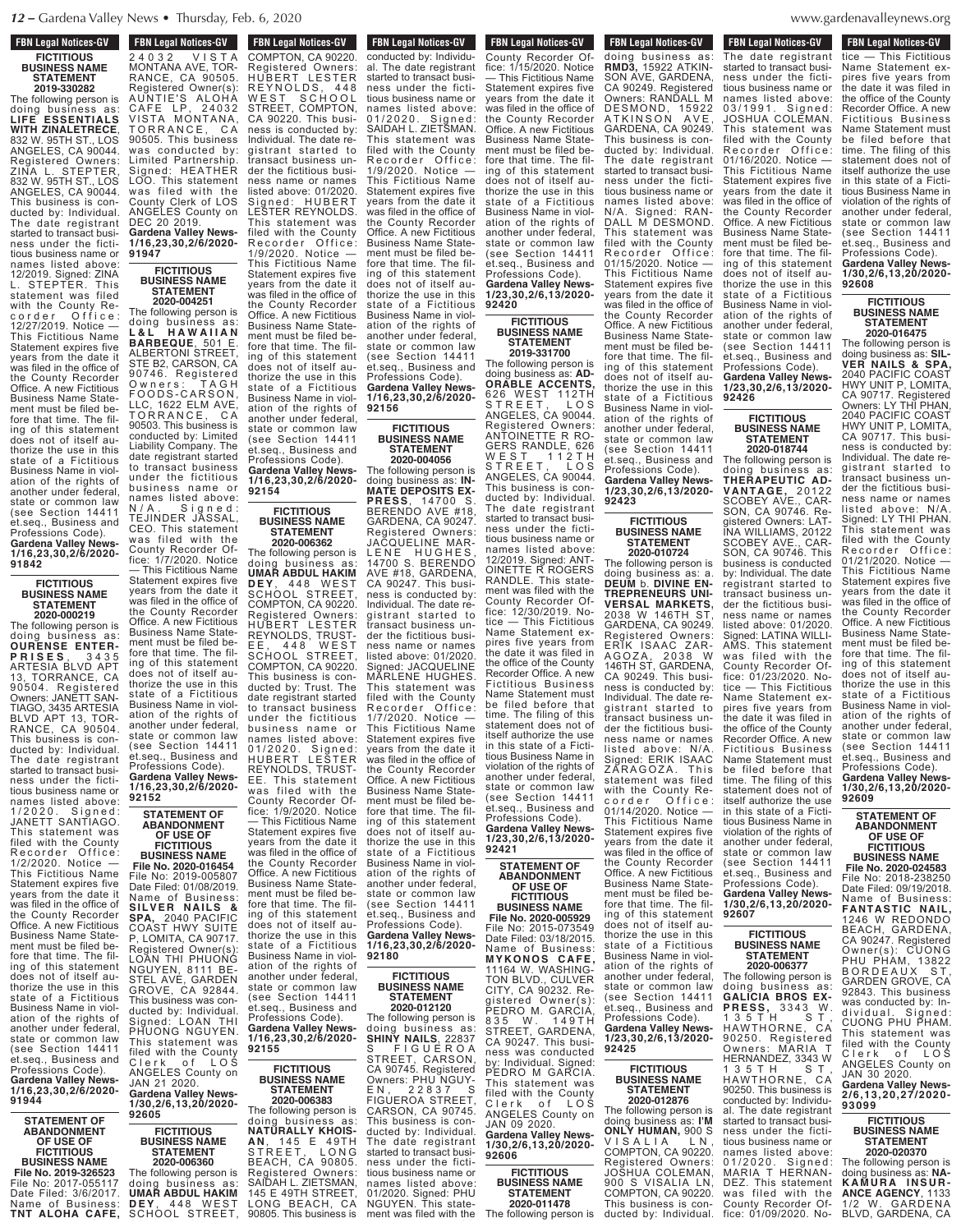**MAAW** gardenavalley www.gardenavalleynews.org  $\mathcal{L}$ 

**FBN Legal Notices-GV FDN LEYAI NULLES-GV** 90247. Registered Owners: BURT S. NA-KAMURA, 1133 1/2 W. GARDENA BLVD, GARDENA, CA 90247. This business is conducted by: Individual. The date registrant started to transact business under the fictitious business name or names listed above:<br>N/A. Signed: BURT S. N/A. Signed: BURT S. NAKAMURA. This statement was filed with the County Recorder Office: 01/27/2020. Notice — This Fictitious Name Statement expires five years from the date it was filed in the office of the County Recorder Office. A new Fictitious Business Name State-

#### **CITY OF GARDENA COMMUNITY DEVELOPMENT BLOCK GRANT NOTICE OF 30-DAY PUBLIC COMMENT PERIOD** ment must be filed by the filed be- $\begin{array}{r} \n \text{CITY OF} \n \end{array}$ **COMMUNITY DEVELO** NOTICE OF 30-DA' thorize the use in this paper.  $\overline{\phantom{a}}$ A I # O N 200011610085. Re-**QUELIC COMMENT**  $\overline{OD}$

#### **AND PUBLIC HEARING**

PUBLIC NOTICE IS HEREBY GIVEN THAT the City of Gardena under provision of the Housing and Community Development Act (HCDA) of 1974, as amended, will hold a 30-day Public<br>Comment Period and a Public Hearing to re**ceive citizen comments regarding the City's** ceive citizen comments regarding the City's<br>46th Year Community Development Block **Grant (CDBG) Program for FY 2020-2021**. **2/6,13,20,27/2020-** bus ines s name or PUBLIC NOTICE IS HEREBY GIVEN THAT the 1974, as amended, will hold a 3<mark>0-day Public</mark><br>Comment Period and a Public Hearing to re-**92388** names listed above:  $E$ BY GIVEN THAT the Public Hearing to re-Development Block

PUBLIC NOTICE IS HEREBY FURTHER GIV-EN THAT allocations of the 46th Year 2020-2021 CDBG funds will be recommended to the City CDBG funds will be recommended to the City<br>Council after the Public Comment Period and Public Hearing and during the development of the Public Hearing and during the development of the<br>FY 2020-2021 Action Plan: One Year use of Funds. REBY FURTHER GIV-Comment Period and lan: One Year use of

Funds.<br>The City of Gardena receives an annual allocation of Community Development Block Grant funds (CDBG) from the United States Department of Housing and Urban Development (HUD). **For FY 2020-2021, the City is estimated to For FY 2020-2021, the City is estimated to<br><b>have available \$600,000**. The City may use up to 20% of its annual allocation towards CDBG-related administration, which for FY 2020-2021 is lated administration, which for FY 2020-2021 is<br>estimated to equal \$120,000. In addition, a maximum of 15% of the CDBG allocation may be used for public services, which for FY 2020-2021 used for public services, which for FY 2020-2021<br>is estimated at \$90,000. The remaining allocation may be used for other activities determined tion may be used for other activities determined<br>to be eligible under HUD guidelines. CDBG funds must be programmed to give maximum feasible priority to activities which will benefit low and moderate income families and/or aid in the premoderate income tamilies and/or aid in the pre-<br>vention or elimination of slum and blight. The following activities under the HCDA Act, as amended, are eligible conditioned upon the maximum feasible priority:  $P$ ives an annual allocaelopment Block Grant United States Depart- $\Omega_{\text{eff}}$  The City may use up  $100$ . In addition, a max-The remaining allocaauidelines. CDBG funds  $\lim_{n \to \infty}$  and blight. The fol-

**(a)** Acquisition of real property erty <sub>-</sub>

- **(b)** Disposition or retention of real property ac-
- quired with CDBG funds
- **(c)** Public facilities and improvements **(d)** Clearance and demolition activities
- **(e)** Public services
- **(f)** Interim assistance to physically deteriorating areas
- **(g)** Payment of non-Federal grant-in aid program **(h)** Urban renewal completion
- **(i)** Removal of architectural barriers
- 
- **(j)** Privately owned utilities **(k)** Construction of housing assisted under Sec-
- tion 17 of U.S. Housing Act of 1937 **(l)** Residential rehabilitation and preservation
- **(m)** Special economic development and com-
- munity development activities
- **(n)** Planning and administration

PUBLIC NOTICE IS HEREBY FURTHER GIV-EN THAT the matter of reviewing the City's participation in the Community Development Block Grant program has been set for Public Hearing on Wednesday, February 12th, 2020 at 6:30 p.m., in the Nakaoka Community Center, 1670 West 162nd Street, Gardena, California. All persons interested in this matter or subjects related thereto may attend the public hearing and may present any testimony and evidence deemed relevant to the City's 46th year CDBG program.

PUBLIC NOTICE IS HEREBY FURTHER GIV-EN THAT any person who is unable to attend this hearing may submit comments during the 30-day period ending February 28, 2020 in writing, by telephone or in person to: Mary Simonell, Administrative Analyst III, City of Gardena, 1700 W. 162nd Street, Gardena, California 90247, (310) 217-9655.

This notice is dated this 23rd day of January 2020.

**Gardena Valley News 1/23,2/6/2020-92398**

**FBN Legal Notices-GV FUSINES TO BUSINESS TO BUSINESS TO BUSICAS** ment must be filed before that time. The filing of this statement does not of itself authorize the use in this state of a Fictitious Business Name in violation of the rights of another under federal, state or common law (see Section 14411 et.seq., Business and Professions Code). **Gardena Valley News-2/6,13,20,27/2020- 92388**

**FICTITIOUS BUSINESS NAME STATEMENT 2020-020368** The following person is doing business as: **EL POLLO INKA**, 1425 W

ARTESIA BL #12-16,

**FBN Legal Notices-GV FON LEGAL NULLES-GV** GARDENA, CA 90248.<br>A I # O N A I # O N 200011610085. Registered Owners: THE INKA GROUP, LLC, 1425 WEST ARTESIA B L V D # 1 2 - 1 6 , GARDENA, CA 92048. This business is conducted by: Limited Liability Company. The date registrant started to transact business under the fictitious business name or names listed above: 04/2015. Signed: ANT-ONIO ALEJANDRO ATOCHE, President.

This statement was filed with the County Recorder Office: 01/27/2020. Notice — This Fictitious Name Statement expires five years from the date it was filed in the office of the County Recorder Office. A new Fictitious Business Name Statement must be filed before that time. The filing of this statement does not of itself authorize the use in this state of a Fictitious Business Name in violation of the rights of another under federal, state or common law (see Section 14411 et.seq., Business and Professions Code). D O N D O B E A C H BLVD, GARDENA, CA 9 2 0 4 7 . A I # O N 454D661. Registered Owners: TOMIZO INC, 1721 WEST RE-DONDO BEACH BLVD, GARDENA, CA 90247. This business is conducted by: Corporation. The date registrant started to transact business under the fictitious business name or names listed above: N/A. Signed: TOMIO ASANO, President. This statement was filed with the County Recorder Office: 01/27/2020. Notice — This Fictitious Name Statement expires five years from the date it was filed in the office of the County Recorder Office. A new Fictitious Business Name Statement must be filed before that time. The filing of this

SUMMARY OF URGENCY ORDINANCE NO. 1814 <u>SUMMARY OF URGE</u>  $\frac{1}{\sqrt{2}}$ <u>CY ORDINANCE NO.</u>  $\frac{4}{1}$ 

**Gardena Valley News-**

**AN URGENCY ORDINANCE OF THE CITY** tious Business Name in **COUNCIL OF THE CITY OF GARDENA, CALI-**another under federal, **FORNIA, AMENDING THE ZONING PROVI- SIONS OF THE GARDENA MUNICIPAL CODE RELATING TO ACCESSORY DWELLING UNITS AND JUNIOR ACCESSORY DWELL-ING UNITS IN ACCORDANCE WITH STATE** Professions Code). **Gardena Valley News-LAW** ANCE OF THE CITY IHE ZONING PROVI-VA MUNICIPAL CODE SSORY DWELLING

Date Introduced: January 28, 2020 Date Adop-**93089** ted: January 28, 2020

Chapter 18.13 is being amended to comply with new State legislation on accessory dwelling units (ADUs) and junior accessory dwelling units (JADUs). ADUs are now allowed in any zone where there is an existing or proposed single family dwelling and in zones where multiple-family dwellings exist. Applications are ministerial and must be approved within 60 days if the unit complies with the Code provisions. No short-term rentals (less than 31 days) will be allowed. An owner will be required to live in the primary residence or JADU and conversely, no owner-occupied restriction may be placed on regular ADUs until January 1, 2025. The size of an ADU is limited to 850 square feet for a studio or 1 bedroom and 1000 square feet for anything larger. Development standards must be waived if they prevent construction of an 800 square foot unit. The Ordinance incorporates other provisions of State law relating to such things as accessory dwelling units which require a mandatory approval, impact fees and fire sprinklers.

The Ordinance also provides for JADUs which are units of no more than 500 square feet built within the existing footprint of a single-family dwelling. JADUs are now required by State law.

A property owner cannot be forced to correct legal non-conforming zoning violations for JADUs or the mandatory ADUs. A property owner may receive a 5-year delay to correct a violation of a building standard if it is not necessary to protect the public health and safety.

Additionally, the ordinance makes revisions to the location of accessory structures in the R-1, R-2, R-3, and C-R zones, requiring them to be set back four feet from the side and rear property lines.

THE ABOVE IS A SUMMARY OF URGENCY ORDINANCE NO. 1814, which was introduced and adopted by the Gardena City Council on January 28, 2020 by the following roll call vote: AYES: Council Members Tanaka and Henderson, Mayor Pro Tem Kaskanian and Mayor Cerda. NOES: None. ABSENT: Council Member **Medina** 

Dated this 6th day of February 2020

/s/ MINA SEMENZA, CITY CLERK **Gardena Valley News 2/6/2020-92964**

**FBN Legal Notices-GV Profession**<br> **Profession Gardena Valley News-2/6,13,20,27/2020- 93088**

#### **FICTITIOUS BUSINESS NAME STATEMENT 2020-020366**

The following person is doing business as: **T O M I Z O R A M E N** , 1721 WEST REet.seq., Business and #17, INGLEWOOD, CA 90302. This business is conducted by: Individual. The date registrant started to transact business under the fictitious business name or names listed above:

**FBN Legal Notices-GV The filtime of the filter of the filter of the filter of the filter of the filter of the filter of the filter o** statement does not of itself authorize the use in this state of a Fictitious Business Name in violation of the rights of another under federal, state or common law (see Section 14411 **FBN Legal Notices-GV FON LEGAL NULLES-GV** et.seq., Business and Professions Code). **Gardena Valley News-93093**

#### **STATEMENT 2020-024609**

doing business as: **FANTASTIC NAIL**, 1246 W REDONDO BEACH, GARDENA, CA 90247. Registered Owners: TAI KHANH GIANG, 15512 S HAR-VARD BLVD, GARDENA, CA 90247. This business is conducted by: Individual. The date registrant started to transact business under the fictitious business name or names listed above: N/A. Signed: TAI KHANH GIANG. This statement was filed with the County Recorder Office: 01/30/2020. Notice — This Fictitious Name Statement expires five years from the date it was filed in the office of the County Recorder Office. A new Fictitious Business Name Statement must be filed before that time. The filing of this statement does not of itself authorize the use in this state of a Fictitious Business Name in violation of the rights of another under federal, state or common law (see Section 14411 et.seq., Business and Professions Code). **Gardena Valley News-**

### **BUSINESS NAME STATEMENT**

The following person is doing business as: **JORGE B PAINTING & CONSTRUCTION**, 15720 S VERMONT A V E , A P T # 12 , GARDENA, CA 90247. Registered Owners: JORGE BUSTOS SANCHEZ, 15720 S VERMONT AVE. APT #12, GARDENA, CA 90247. This business is conducted by: Individual. The date registrant started to transact business under the fictitious business name or names listed above: 01/2020. Signed: JORGE BUSTOS SANCHEZ. This statement was filed with the County Recorder Office: 01/14/2020. Notice — This Fictitious Name Statement expires five years from the date it was filed in the office of the County Recorder Office. A new Fictitious Business Name Statement must be filed before that time. The filing of this statement does not of The following person is doing business as: **JP INSPECTIONS**, 18116 S HARVARD BI VD GARDENA, CA 90248. R e g i s t e r e d Owners:JOSE MAR-TIN PARTIDA, 18116 S HARVARD BLVD, GARDENA, CA 90248. This business is conducted by: Individual. The date registrant started to transact business under the fictitious business name or names listed above: N/A. Signed: JOSE MARTIN PARTIDA. This statement was filed with the County Recorder Office:<br>01/29/2020.Notice — This Fictitious Name Statement expires five years from the date it was filed in the office of the County Recorder Office. A new Fictitious Business Name Statement must be filed before that time. The filing of this statement does not of itself authorize the use in this state of a Fictitious Business Name in violation of the rights of another under federal, state or common law (see Section 14411 et.seq., Business and Professions Code). **Gardena Valley News-**

**2/6,13,20,27/2020- <sup>93096</sup> FICTITIOUS BUSINESS NAME STATEMENT**

**2020-014679** The following person is

doing business as:<br>*<u>A</u>* 

www.gardenavalleynews.org **Gardena Valley News • Thursday, Feb. 6, 2020**– 13 and  $\alpha$  $\Delta$  News  $\bullet$  T **News • Thursday, Feb. 6, 2020–13**  $\frac{1}{2}$ 

**FBN Legal Notices-GV** 

rdin Leyal Nulles-GV **JIN1**, 5658 RAVEN-SPUR DRIVE UNIT 304, RANCO PALOS VERDES, CA 90275. Registered Owners: JIN KYUN YANG, 5658 RAVENSPUR DRIVE 304, RANCHO PALOS VERDES, CA 90275. This business is conducted by: Individual. The date registrant started to transact business under the fictitious business name or names listed above: N/A. Signed: JIN KY-UN YANG. This statement was filed with the County Recorder Office: 01/17/2020. Notice — This Fictitious Name Statement expires five years from the date it was filed in the office of the County Recorder Office. A new Fictitious Business Name Statement must be filed before that time. The filing of this statement does not of itself authorize the use in this state of a Fictitious Business Name in violation of the rights of another under federal, state or common law Professions Code).

**Notice of Public Sale** Notice is hereby given that Golden State Storage intends to sell the personal property de-<br>scribed below to enscribed below to enforce a lien imposed on said property Pursuant to Lien Sale per the California Self-Service Storage Facility Act (B&P Code Section 21700, et seq.). Golden State Storage will sell items at www.storagetreasures.com by competitive bidding ending on **February 25th, 2020 at 8:00am**. The said property has been stored and is located at Golden State Storage, 18626 S Western Ave Gardena, CA 90248: **Ejazi Jilani – Restaurant Equipment, 4+ Light Fixtures, 2+Wheeled Locking Cases, Bicycle, Plastic Utensil Dispenser. Thomas F u n k – B o x F a n , Stool , 2 Stor age Totes, 15+ Boxes of Unknown, Milk Crate** . Purchases must be paid at the time of sale with Cash only. All Sales are subject to prior cancellation. Sale rules and regulations are available at the time of sale. Company reserves the right to refuse any online bids. Dated: 01/30/2020 and 02/06/2020

Auction by www.storagetreasures.com Phone: 855-722-8853

#### **Gardena Valley News 1/30,2/6/2020-92557 ORDER TO SHOW CAUSE FOR**

**CHANGE OF NAME CASE NO. 19NWCP00483**

TO ALL INTERESTED PERSONS: Petitioner: MANDY YIEN WU on behalf of JESSICA filed a petition with this court for a decree changing names as follows: JES-SICA AKA JESSICA ANDREA WU to JES-

**1/23,30,2/6,13/2020-** NOTICE OF TRUST-EE'S SALE TS No. CA-19-870670-CL Order N o . : D S 7 3 0 0 - 19006093 YOU ARE IN DEFAULT UNDER A DEED OF TRUST DATED 5/14/2013. UN-LESS YOU TAKE AC-TION TO PROTECT YOUR PROPERTY, IT MAY BE SOLD AT A PUBLIC SALE. IF YOU NEED AN EXPLANA-TION OF THE NATURE OF THE P R O C E E D I N G AGAINST YOU, YOU SHOULD CONTACT A LAWYER. A public auction sale to the highest bidder for cash, cashier's check drawn on a state or national bank, check drawn by state or federal credit union, or a check drawn by a state or federal savings and loan association, or savings association, or savings bank specified in Section 5102 to the Financial Code and authorized to do business in this state, will be held by duly appointed trustee. The sale will be made, but without covenant or warranty, expressed or implied, regarding title, possession, or encumbrances, to pay the remaining principal sum of the note(s) secured by the Deed of Trust, with interest and late charges thereon, as provided in the note(s), advances, under the terms of the Deed of Trust, interest thereon, fees, charges and expenses of the Trustee for the total amount (at the time of the initial publication of the No-

# **93089** 90302. Registered Owners: KENNETH WAYNE JONES, 730 CORY DRIVE, UNIT

Professions Code). **Gardena Valley News-2/6,13,20,27/2020- FICTITIOUS BUSINESS NAME STATEMENT 2020-020364** The following person is doing business as: **FIN KEEZY MUSIC EN-T E R T A I N M E N T GROUP**, 730 CORY DRIVE, UNIT #17, INGLEWOOD, CA

N/A. Signed: KEN-N E T H W A Y N E JONES. This statement was filed with the County Recorder Office: 01/27/2020. Notice — This Fictitious Name Statement expires five years from the date it was filed in the office of the County Recorder Office. A new Fictitious Business Name Statement must be filed before that time. The filing of this statement does not of itself authorize the use in this state of a Ficti-**2/6,13,20,27/2020-**

## **93094 FICTITIOUS**

violation of the rights of another under federal, state or common law (see Section 14411 et.seq., Business and Professions Code). **Gardena Valley News-2/6,13,20,27/2020- 2020-023669**

tious Business Name in

**FICTITIOUS BUSINESS NAME STATEMENT 2020-010837**

itself authorize the use in this state of a Fictitious Business Name in violation of the rights of another under federal, state or common law (see Section 14411

**93091**

**2/6,13,20,27/2020- FICTITIOUS BUSINESS NAME**

# The following person is

**93098**

**Legal Nutries-GV** SICA ANDREA WU. THE COURT OR-

**Legal Notices-GV** 

DERS that all persons interested in this matter shall appear before this court at the hearing indicated below to show cause, if any, why the petition for change of name should not be granted. Any person objecting to the name changes described above must file a written objection that includes the reasons for the objection at least two court days before the matter is scheduled to be heard and must appear at the hearing to show cause why the petition should not be granted. If no written objection is timely filed, the court

#### without a hearing. **NOTICE OF HEARING March 04, 2020 1:30 p.m., Dept. C**

may grant the petition

**Norwalk Courthouse**

**Norwalk, CA 90650** A copy of this Order to Show Cause shall be published at least once each week for four successive weeks prior to the date set for hearing on the petition in the following newspaper of general circulation, printed in this

county: Gardena Valley News DATE: Dec 23 2019 Margaret M. Bernal Judge of the Superior Court **Gardena Valley News**

**92427**

(see Section 14411 et.seq., Business and **Gardena Valley News-2/6,13,20,27/2020- Legal Notices-GV**

**Room: 312 Superior Court 12720 Norwalk Blvd.**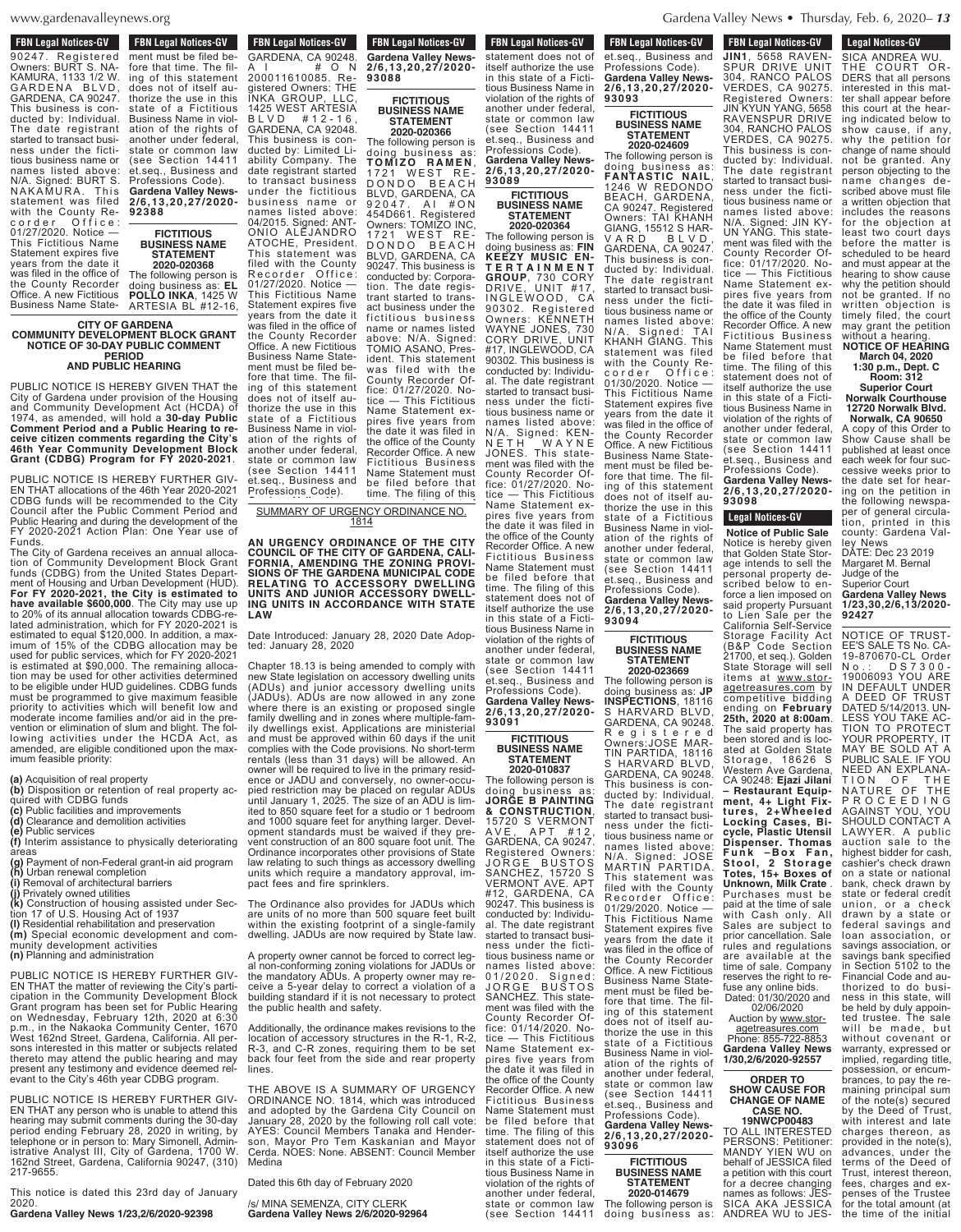**Example 1** Legal Notices-GV

**Legal Nutices-GV** 

publication of the Notice of Sale) reasonably estimated to be set forth below. The amount may be greater on the day of sale. BENEFICIARY MAY ELECT TO BID LESS THAN THE TOTAL AMOUNT DUE. Trustor(s): Faye C. Cleaves-McTyer, an unmarried woman Recorded: 6/12/2013 as Instrument No. 20130877055 of Official Records in the office of the Recorder of LOS ANGELES County, Cal ifornia; Date of Sale: 2/27/2020 at 9:00 AM Place of Sale: At the Doubletree Hotel Los A n g e l e s - N o r w a l k , 13111 Sycamore Drive, Norwalk, CA 90650, in the Vineyard Ballroom Amount of unpaid balance and other charges: \$274,512.03 The purported property address is: 14708 S KINGSLEY DR, GARDENA, CA 90247 Assessor's Parcel No.: 6103-028-020 NO-TICE TO POTENTIAL BIDDERS: If you are considering bidding on this property lien, you should understand that there are risks involved in bidding at a trustee auction. You will be bidding on a lien, not on the property itself. Placing the highest bid at a trustee auction does not automatically entitle you to free and clear ownership of the property. You should also be aware that the lien being auctioned off may be a junior lien. If you are the highest bidder at the auction, you are or may be responsible for paying off all liens senior to the lien being auctioned off, before you can receive clear title to the property. You are encouraged to investigate the existence, priority, and size of outstanding liens that may exist on this property by contacting the county recorder's office or a title insurance company, either of which may charge you a fee for this information. If you consult either of these resources, you should be aware that the same lender may hold more than one mortgage or deed of trust on the property. NOTICE TO PROPERTY OWNER: The sale date shown on this notice of sale may be postponed one or more times by the mortgagee, beneficiary, trustee, or a court, pursuant to Section 2924g of the California Civil Code. The law requires that information about trustee sale postponements be made available to you and to the public, as a courtesy to those not present at the sale. If you wish to learn whether your sale date has been postponed, and, if applicable, the rescheduled time and date for the sale of this property, you may call 800-280-2832 for information regarding the trustee's sale or visit

this Internet Web site http://www.qualityloan.

**Legal Notices-GV Legal Nutries-GV** com, using the file number assigned to this foreclosure by the T r u s t e e : C A - 1 9 - 870670-CL. Information about postponements that are very short in duration or that occur close in time to the scheduled sale may not immediately be reflected in the telephone information or on the Internet Web site. The best way to verify postponement information is to attend the scheduled sale. The undersigned Trustee disclaims any liability for any incorrectness of the property address or other common designation, if any, shown herein. If no street address or other common designation is shown, direc tions to the location of the property may be obtained by sending a written request to the beneficiary within 10 days of the date of first publication of this Notice of Sale. If the sale is set aside for any reason, including if the Trustee is unable to convey title, the Purchaser at the sale shall be entitled only to a return of the monies paid to the Trustee. This shall be the Purchaser's sole and exclusive remedy. The purchaser shall have no further recourse against the Trustor, the Trustee, the Beneficiary, the Beneficiary's Agent, or the Beneficiary's Attorney. If you have previously been discharged through bankruptcy, you may have been released of personal liability for this loan in which case this letter is intended to exercise the note holders right's against the real property only. Date: Quality Loan Service Corporation 2763 Camino Del Rio South San Diego, CA 92108 619- 645-7711 For NON SALE information only Sale Line: 800-280- 2832 Or Login to: http://www.qualityloan. com Reinstatement Line: (866) 645-7711 Ext 5318 Quality Loan Service Corp. TS No.: CA-19-870670-CL ID-S P u b # 0 1 5 9 9 8 1 2/6/2020 2/13/2020 2/20/2020 **Gardena Valley News 2/6,13,20/2020-92473** NOTICE OF TRUST-EE'S SALE NDSC File No. : 19-31074-PM-CA **Legal Notices-GV** 

Title Order No. : 191122598-CA-VOI APN No. : 6106-001- 006 YOU ARE IN DE-FAULT UNDER A DEED OF TRUST, DATED 08/03/2017 UNLESS YOU TAKE ACTION TO PRO-TECT YOUR PROP-ERTY; IT MAY BE SOLD AT A PUBLIC SALE. IF YOU NEED AN EXPLANATION OF THE NATURE OF THE P R O C E E D I N G AGAINST YOU, YOU SHOULD CONTACT A LAWYER. Notice hereby given that National Default Servicing Corporation as trustee (or successor trustee, or substituted trustee), pursuant to<br>the Deed of Trust ex-

**Legal Nutries-GV** ecuted by Carlos H. Montoya and Darlena Dominguez, husband and wife as community property with right of survivorship, dated 08/03/2017 and recorded 08/08/2017 as ln-<br>strument No s t r u m e n t 20170891470 (or Book, Page) of the Official Records of Los Angeles County, State of CA, and pursuant to the Notice of Default and Election to Sell thereunder recorded 10/18/2019 as Instrument No. 20191114236 (or Book , Page ) of said Official Records. Date and Time of Sale: 03/02/2020 09:00 AM Place of Sale: By the fountain located at 400 Civic Center Plaza, Pomona, CA 91766 Property will be sold at public auction, to the highest bidder for cash (in the forms which are lawful tender in the United States, payable in full at time of sale), all right, title, and interest conveyed to and now held by it under said Deed of Trust, in the property situated in said County and State and LOT 28 OF MON-ETA TRACT, IN THE CITY OF GARDENA, COUNTY OF LOS ANGELES,STATE OF CALIFORNIA, AS PER MAP RECORDED IN BOOK 6 PAGE 162 OF MAPS, INTHE OF-FICE OF THE COUNTY RECORD-ER OF SAID C O U N TY.EX C EPT THE NORTHERLY 40<br>FEET THEREOF. The FEET THEREOF street address and other common designation, if any of the real property described above is purported to be: 1747 West 168th Street Gardena, CA 90247. The undersigned Trustee disclaims any liability for any incorrectness of the street address and other common designation, if any, shown herein. The amount of the unpaid balance of the obligation secured by the property to be sold and reasonable estimated costs, expenses and advances at the time of the initial publications of the Notice of Sale is \$497,966.78 The opening bid at the time of the sale may be more **Legal Notices-GV** Legal Nutles-GV

or less than this amount depending on the total indebtedness owed and/or the fair market of the property. BENEFICIARY MAY ELECT TO BID LESS THAN THE TOTAL AMOUNT DUE. In addition to cash, the Trustee will accept cashier's checks drawn on a state or national bank, a check drawn by a state or federal credit union, or a check drawn by a state or federal savings and loan association, savings association, or savings bank specified in Section 5102 of the Financial Code and authorized to do business in this state. In the event tender other than cash is accepted, the Trustee may withhold the issuance of the Trustee's Deed until funds become avail-<br> MENT CORP:

able to the payee or endorsee as a matter of right. Said sale will be made, in an "as is" condition, without covenant or warranty, express or implied, regarding title, possession or encumbrances, to satisfy the indebtedness secured by said Deed of Trust, advances thereunder, with interest  $as$ provided therein, and the unpaid balance of the Note secured by said Deed of Trust with interest thereon as provided in said Note, plus fees, charges and expenses of the Trustee and of the trusts created by said Deed of Trust. The lender is unable to validate the condition, defects or disclosure issues of said property and Buyer waives the disclosure requirements un-NRS 113.130 by purchasing at this sale and signing said receipt. If the Trustee is unable to convey title for any reason, the successful bidder's sole and exclusive remedy shall be the return of monies paid to the Trustee, and the successful bidder shall have no further recourse. Date: 01/23/2020 National Default Servicing Corporation 7720 N. 16th Street, Suite 300 Phoenix, AZ 85020 602-264-6101 Sales **Line : 480-257-2444**<br>Sales Website:  $W$  e  $b$  s i t e www.ndscorp.com/sale s By: F<br>Hamilton, mp.com.com<br>Rachael<br>Trustee Sales Representative 0 2 / 0 6 / 2 0 2 0 , 0 2 / 1 3 / 2 0 2 0 , 0 2 / 2 0 / 2 0 2 0 **Gardena Valley News 2/6,13,20/2020-92555**

**NOTICE OF SALE NOTICE IS HEREBY GIVEN** that the undersigned intends to sell personal property and business goods and boxes of unknown content identified by Occupant name and items unit below, to enforce a lien imposed on said property pursuant to Sections 21700-21716 of the Business & Professions, section 2328 of the UCC, Section 535 of the Penal Code and provisions of the Civil Code. The undersigned will

sell at public sale by competitive bidding on FEBRUARY 10, 2020 AT 8:00 AM, on the premises where said property has been stored known as:

**SAF KEEP SELF STORAGE 2045 W ROSECRANS**

**AVE GARDENA, CA 90249 310-225-2577**

County of Los Angeles, State of California, the following:

#### **NAME and ITEMS** STEVEN RICHLAND: ENVIROMENTAL RE-SOURCE DEVELOP-MENT CORP: C O N S T R U C T I O N EQUIPMENT AND MINING EQUIPMENT STEVEN RICHLAND: ENVIROMENTAL RES DEVELOP-

C O N S T R U C T I O N EQUIPMENT AND MINING EQUIPMENT

MINING EQUIPMENT STEVEN JASPER: BOXES, BAGS TOOLS, AND CAR PARTS MONIQUE ALLEN: HOUSEHOLD FUR-NITURE, BOXES AND BAGS ANTHONY WEST: SOFA, BOXES, BAGS, AND OFFICE FUR-NITURE BYRON JOHNSON: BHRON COMMODING CLOTHING, SUIT-CASES, AND BOXES J A M E S J O N E S : BOXES AND STOR-AGE BINS TONY ACCOLA: TOOLS, AIR COM-P R E S O R , A N D S K A T E B O A R D TAMIKA FREDERICK: SOFA AND TOYS CHARISSE AUSTIN: HOUSEHOLD ITEMS DEJA ALLISON: CHIN-IA CABINET AND BOXES S I L A S

**Legal Notices-GV** Equal Nutrices-av

O N Y E M A U C H E : BOXES OF SHOES JACQUELINE DAVIS: LOOSE ITEMS LILLY JONES: CLOTHING, BIKE, BOXES, AND BAGS JOSEPH CHAVEZ: TOOLS, BOXES, BAGS, AND LAMPS RAE JONES: HOUSE-HOLD ITEMS, BOXES AND BAGS Purchases must be paid for at the time of purchase in cash only. All purchased items are sold as is, where is and must be removed at the time of sale. The

sale is subject to cancellation in the event of settlement between Owner and obligated party. AUCTIONEER: O'Brien's Auction and Vehicle Lien Service (951) 681-4113 B/N 158525941

**Gardena Valley News 1/30,2/6/2020-92615**

**T.S. No. 19-58396 APN: 4078-017-054**

**NOTICE OF TRUSTEE'S SALE**

YOU ARE IN DE-FAULT UNDER A DEED OF TRUST DATED 5/24/2005. UN-LESS YOU TAKE AC-TION TO PROTECT YOUR PROPERTY, IT MAY BE SOLD AT A PUBLIC SALE. IF YOU NEED AN EXPLANA-TION OF THE NATURE OF THE P R O C E E D I N G AGAINST YOU, YOU SHOULD CONTACT A LAWYER. A public auction sale to the highest bidder for cash, cashier's check drawn on a state or national bank, check drawn by a state or federal credit union, or a check drawn by a state or federal savings and loan association, or savings association, or savings bank specified in Section 5102 of the Financial Code and authorized to do business in this state will be held by the duly appointed trustee as shown below, of all right, title, and interest conveyed to and now held by the trustee in the hereinafter described property under

and pursuant to a Deed of Trust described below. The sale will be

made, but without covenant or warranty, expressed or implied, regarding title, possession, or encumbrances, to pay the remaining principal sum of the note(s) secured by the Deed of Trust, with interest and late charges thereon, as provided in the note(s), advances, under the terms of the Deed of Trust, interest thereon, fees, charges and expenses of the Trustee for the total amount (at the time of the initial publication of the Notice of Sale) reasonably estimated to be set forth below. The amount may be greater on the day of sale.

**Legal Notices-GV** Legal Nutres-GV

Trustor: HENRY L THOMAS, AN UNMAR-RIED MAN Duly Appointed Trustee: ZBS Law, LLP Deed of Trust recorded 6/6/2005, as Instrument No. 05 1310194, of Official Records in the office of the Recorder of Los Angeles County, California. Date of Sale:2/27/2020

at 11:00 AM Place of Sale: By the fountain located at 400 Civic Center Plaza, Pomona, CA 91766 Estimated amount of unpaid balance and o ther charges: \$ 3 8 1 , 6 5 3 . 4 9 Note: Because the Beneficiary reserves the right to bid less than the total debt owed, it is possible that at the time of the sale the opening bid may be less than the total debt owed.

Street Address or other common designation of real property: 14929 GREVILLEA AVENUE GARDENA, California 90260

Described as follows: As more fully described on said Deed of Trust

A.P.N #.: 4078-017- 054

> Suite 450 Irvine, CA 92606 For Non-Automated Sale Information, call: (714) 848-7920 For Sale Information: ( 7 1 4 ) 8 4 8 - 9 2 7 2 www.elitepostandpub.c

\_\_\_\_\_\_\_\_\_\_\_\_\_\_\_\_\_\_  $\overline{\phantom{a}}$  , where  $\overline{\phantom{a}}$ Michael Busby, Trustee Sale Officer

This office is enforcing a security interest of your creditor. To the extent that your obligation has been discharged by a bankruptcy court or is subject to an automatic stay of bankruptcy, this notice is for informational purposes only and does not constitute a demand for payment or any attempt to collect such obligation. EPP 31061 Pub Dates 0 2 / 0 6 , 0 2 / 1 3 , 0 2 / 2 0 / 2 0 2 0 **Gardena Valley News 2/6,13,20/2020-93019 NOTICE OF COMPETING PETITION TO ADMINISTER**

om

The undersigned Trustee disclaims any liability for any incorrectness of the street address or other common designation, if any, shown above. If no street address or other common desig-nation is shown, directions to the location of the property may be obtained by sending a written request to the beneficiary within 10 days of the date of first publication of this Notice of Sale.

NOTICE TO POTEN-TIAL BIDDERS: If you are considering bidding on this property lien, you should understand that there are<br>risks involved in bidding at a trustee auction. You will be bidding on a lien, not on the property itself. Placing the highest bid at a trustee auction does not automatically entitle you to free and clear ownership of the property. You should also be aware that the lien being auctioned off may be a junior lien. If you are the highest bid-<br>

**Legal Notices-GV** mongata entrancyments **Legal Notices-GV COMPETING**

Legal Nutres-GV der at the auction, you are or may be responsible for paying off all li-**PETITION TO ADMINISTER ESTATE OF:**

also be aware that the set of the theorem is not the the theorem of the theorem is  $\alpha$ 

ens senior to the lien being auctioned off, before you can receive clear title to the property. You are encouraged to investigate the existence, priority, and size of outstanding liens that may exist on this property by contacting the county recorder's office or a title insurance company, either of which may charge you a fee for this information. If you consult either of these resources, you should be aware that the same lender may hold more than one mortgage or deed of trust on the

property.

NOTICE TO PROP-ERTY OWNER: The sale date shown on this notice of sale may be postponed one or more times by the mortgagee, beneficiary, trustee, or a court, pursuant to Section 2924g of the California Civil Code. The law requires that information about trustee sale postponements be made available to you and to the public, as a courtesy to those not present at the sale. If you wish to learn whether your sale date has been postponed. and, if applicable, the rescheduled time and date for the sale of this property, you may call (714) 848-9272 or visit this Internet Web site www.elitepostandpub.c om, using the file number assigned to this case 19-58396. Information about postponements that are very short in duration or that occur close in time to the scheduled sale may not immediately be reflected in the telephone information or on the Internet Web site. The best way to verify postponement information is to attend the scheduled sale. Dated: 1/30/2020 ZBS Law, LLP , as Trustee 30 Corporate Park,

**JEFFREY CLAY BROWN CASE NO. 19STPB09205** To all heirs, beneficiar-

ies, creditors, contingent creditors, and persons who may otherwise be interested in the WILL or estate, or both of JEFFREY CLAY BROWN. A COMPETING PETI-TION FOR PROBATE has been filed by JEF-FREY BROWN, JR. in the Superior Court of California, County of LOS ANGELES.

THE COMPETING PE-TITION FOR PRO-BATE requests that JEFFREY BROWN, JR. be appointed as personal representative to administer the estate of the decedent. THE COMPETING PE-TITION requests authority to administer the estate under the Independent Administration of Estates Act . (This authority will allow the personal representative to take many actions without obtaining court approval. Before taking certain very important actions, however, the personal representative will be required to give notice to interested persons unless they have waived notice or consented to the proposed action.) The independent administration authority will be granted unless an interested person files an objection to the petition and shows good cause why the court should not grant the

authority. A HEARING on the COMPETING petition will be held in this court as follows: 03/06/20 at 8:30AM in Dept. 2D located at 111 N. HILL ST., LOS ANGELES, CA 90012

IF YOU OBJECT to the granting of the petition, you should appear at the hearing and state your objections or file written objections with the court before the hearing. Your appearance may be in person or by your attorney.

IF YOU ARE A CRED-ITOR or a contingent creditor of the decedent, you must file your claim with the court and mail a copy to the personal representative appointed by the court within the later of either (1) four months from the date of first issuance of letters to a general personal representative, as defined in section 58(b) of the California Probate Code, or (2) 60 days from the date of mailing or personal delivery to you of a notice under section 9052 of the California Pro-

bate Code. Other California statutes and legal authority may affect your rights as a creditor. You may want to consult with an attorney knowledgeable in California law.

YOU MAY EXAMINE the file kept by the court. If you are a person interested in the

estate, you may file